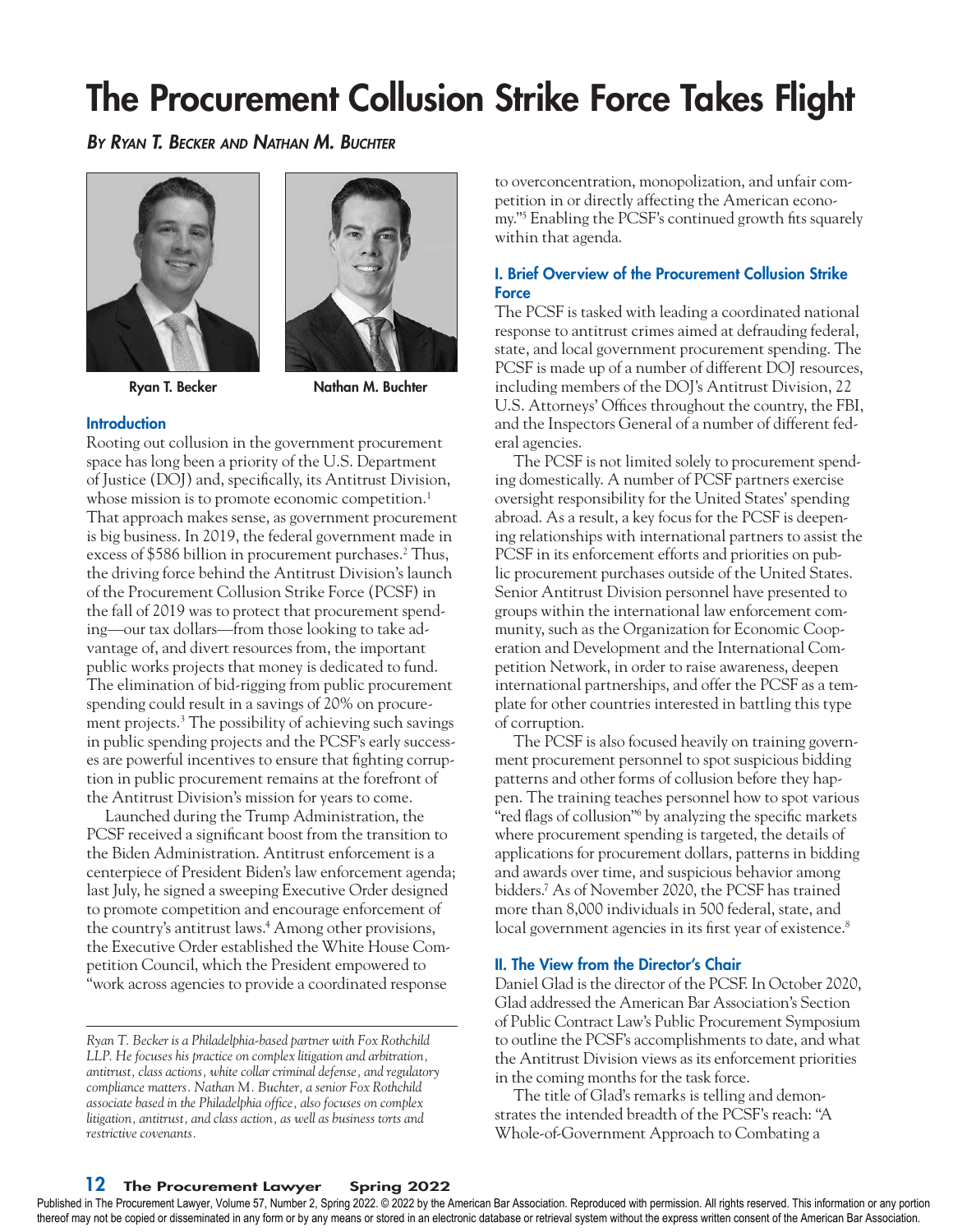Whole-of-Government Problem."9 In his address, Glad outlined how the PCSF was designed with a twofold mission. First, the PCSF is set on deterring antitrust criminal activity at the outset of the procurement process—a goal it is accomplishing through outreach to, and training of, procurement personnel at all levels of government. Second, the PCSF is facilitating an improved process for detecting, investigating, and, when warranted, bringing criminal charges for conduct that undermines the intended competitive nature of the public procurement process. Glad also described how the PCSF is an added resource to local governments that were facing a personnel crunch before the pandemic, which has only placed further constraints on their available resources to root out procurement collusion and fraud.10

After describing the breadth of the PCSF's reach geographically and substantively—Glad laid out two enforcement areas that, in his words, are where the PCSF has currently "trained its spotlight."<sup>11</sup>

The first spotlight is "set-aside fraud." As the Small Business Administration (SBA) notes, "The federal government prefers to contract with small businesses wherever possible," especially those owned by members of historically disadvantaged communities.12 Thus, the federal government runs a number of programs—through the SBA—to ensure that small businesses owned by members of historically disadvantaged communities have equal access to the procurement process by setting aside certain qualifying contracts worth \$150,000 or more.13 Glad described the PCSF's efforts to preserve the integrity of these socioeconomic set-aside programs, by preventing members of those underserved communities from being placed in an illusory ownership or management position by others seeking access to funds that would not be available to them, as "some of the most important work the PCSF is doing."14

The PCSF's second spotlight involves infrastructure fraud. Infrastructure touches every phase of American society, from bridges and public buildings to roads, schools, and even bike lanes. Through an increased focus on public projects and infrastructure spending, the PCSF is dedicated to ensuring that individuals do not abuse the underlying procurement process through bid rigging and other anticompetitive conduct.15

#### III. Summary of Recent PCSF Enforcement Actions

Now that the PCSF has a two-plus year track record to analyze, the best way to gain an understanding of the types of conduct the group will focus on in the future is to review the conduct at issue in the cases it has already brought. Below are four examples of recent PCSFenforcement actions that shed some light into how the PCSF is operating.

#### *A. San Antonio Veterans Set-Aside Construction Project*

The PCSF opened an investigation into the awards of certain set-aside contracts intended to benefit

service-disabled veterans in the San Antonio, Texas, area. The investigation resulted in charges being brought against three co-conspirators. One co-conspirator pled guilty to one count of conspiracy to commit wire fraud and defraud the United States, while another coconspirator pled guilty to one count of conspiracy to defraud the United States.<sup>16</sup> The third co-conspirator was indicted in March 2021 on one count of conspiracy and seven counts of wire fraud. That case is still pending.<sup>17</sup>

A set-aside program administered by the SBA supports small businesses owned and operated by veterans. To qualify for a government contract under this program, a company must be owned and controlled by a veteran disabled in the line of duty.18 The Antitrust Division alleged in the indictment that two business partners (neither of whom was a disabled veteran, allegedly) conspired with a disabled veteran to install him as the ostensible owner and operator of a construction company that would qualify for government contracts under the SBA program. But the two nonveteran business partners were actually the ones exercising control over that company, essentially making the disabled veteran a figurehead. As part of this alleged scheme, the co-conspirators secured \$250 million in government contracts over a 13-year period that the Antitrust Division alleges they were not entitled to receive.

#### *B. Connecticut Insulation Contractors' Bid-Rigging Scheme*

An ongoing investigation by the PCSF into New England construction projects, which already resulted in three prior convictions, bore additional fruit in February 2020 when a Connecticut-based insulation company and one of its owners each pled guilty to Sherman Act violations and wire fraud.19 Court documents show the insulation company and owner participated in a six-anda-half-year conspiracy to rig bids solicited by Connecticut universities, hospitals, and other public and private entities on contracts to install pipe and duct insulation at renovation and new construction projects.20 Through prepaid cellular phones and an encrypted messaging application that deletes messages immediately after reading, the defendants (and co-conspirators) discussed prices, shared bids, and agreed to allocate contracts among themselves through the submission of "losing" bids for the same contracts at intentionally inflated prices.<sup>21</sup> The insulation company and owner also submitted materially false certifications of noncollusion and independent pricing with their noncompetitive bids.<sup>22</sup>

As part of their plea deal, the insulation company and owner agreed to forfeit assets, pay civil penalties, and make restitution.

## *C. Bid Rigging Scheme to Defraud the North Carolina Department of Transportation*

In October 2020, a PCSF investigation into the procurement of certain transportation contracts solicited by the North Carolina Department of Transportation led to the

Published in The Procurement Lawyer, Volume 57, Number 2, Spring 2022. © 2022 by the American Bar Association. Reproduced with permission. All rights reserved. This information or any portion thereof may not be copied or disseminated in any form or by any means or stored in an electronic database or retrieval system without the express written consent of the American Bar Association.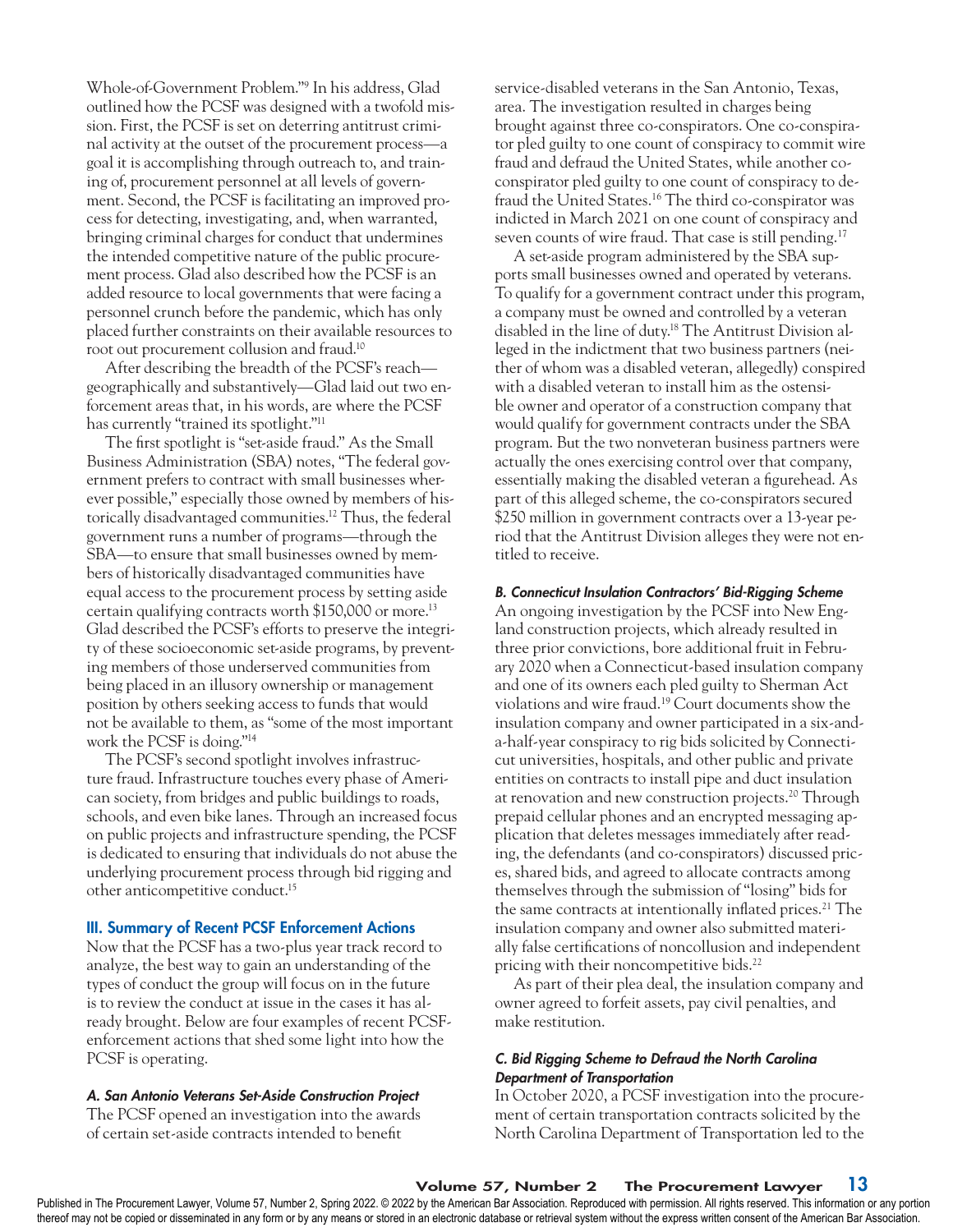indictment of an Ohio-based engineering firm and one of its employees.23 The six-count charging document alleged the engineering firm and employee violated the Sherman Act, committed mail and wire fraud, and engaged in a conspiracy to commit fraud by participating in a scheme to rig bids for contracts to build or improve aluminum structures used to control the flow of water around roads, bridges, and overpasses.24

According to the indictment, over a nine-year period, the employee, himself or through others at his direction, would allegedly obtain a co-conspirator's pricing information prior to its submission and then intentionally submit a higher bid for the engineering firm on the same contracts to create a false appearance of competition.25 The indictment alleges that the engineering firm also submitted materially false certifications of noncollusion and competitive pricing with its "losing" bids.26

In May 2021, the engineering firm pled guilty to one count of violating the Sherman Act and one count of conspiracy to commit fraud. As part of the plea agreement, the engineering firm agreed to pay a \$7 million criminal fine and over \$1.5 million in restitution.27

*Companies involved in the government procurement space need to be thinking proactively about how to protect themselves from being in the investigative crosshairs of this upstart task force.*

On February 1, 2022, a federal jury in North Carolina convicted the employee of all six counts on which he (and the engineering firm) were indicted.28 The employee, who is scheduled to be sentenced on April 12, 2022, faces a maximum penalty of 10 years in prison for the bid-rigging conspiracy count and 20 years in prison for each of the other counts.<sup>29</sup>

#### *D. Contractor Defrauds Local Governments and School Districts in Minnesota*

In September 2021, a PCSF investigation led to the guilty plea of a contractor for violations of the Sherman Act.<sup>30</sup> For almost five years, the contractor participated in a bid-rigging scheme on concrete repair and construction contracts solicited by local Minnesota

municipalities and schools.<sup>31</sup> The contracts were governed by a Minnesota law that required at least two bids for an amount above a certain threshold before the contract could be awarded.<sup>32</sup> As part of the scheme, the contractor shared pricing information with the principal of a competitor and agreed on multiple occasions to submit intentionally losing bids at higher prices for the same contracts.33

As part of his guilty plea, the contractor agreed to cooperate with the United States and law enforcement authorities "in any matter as to which the United States requests such cooperation."34

## IV. How to Protect Your Company from the PCSF

The PCSF is getting stronger, more determined, and more emboldened with each passing month and successful prosecution. The PCSF is not going away, and the Biden Administration's DOJ has put a greater focus on antitrust enforcement. Companies involved in the government procurement space need to be thinking proactively about how to protect themselves from being in the investigative crosshairs of this upstart task force. Some things to consider:

- An ounce of prevention is better than a pound of cure. It is an old saying, but one that sticks around because it works. If you are involved in the government procurement space, now, more than ever, is the time to evaluate and update your compliance program to ensure it is capable of identifying problematic conduct and provides a mechanism for employees to report potential misconduct without fear of retribution or reprisals. An effective compliance program is essential to stop problems before they become problems, but also has the added benefit of assisting the company in potentially arguing for leniency from the DOJ if there is an investigation.<sup>35</sup>
- Training procurement employees on the antitrust laws generally, and the specific conduct and patterns sought by the PCSF, is critical. Contractor employees need to be able to spot the red flags of potential procurement collusion so that they (and the company) do not find themselves in a position where they are the targets of a PCSF investigation.
- Many antitrust cases start with seemingly innocent communications among friends or colleagues, and then slowly escalate from there. In many industries, people at competitors know each other. They are friendly. They attend the same industry events. They may have the same customers. An employee from one company may leave that company and go to work for a competitor in a similar position, but the relationships from the prior company continue. Casual discussions or meetings among friends or colleagues have started many an antitrust investigation. Employees need to know and understand

14 The Procurement Lawyer Spring 2022

Published in The Procurement Lawyer, Volume 57, Number 2, Spring 2022. © 2022 by the American Bar Association. Reproduced with permission. All rights reserved. This information or any portion thereof may not be copied or disseminated in any form or by any means or stored in an electronic database or retrieval system without the express written consent of the American Bar Association.